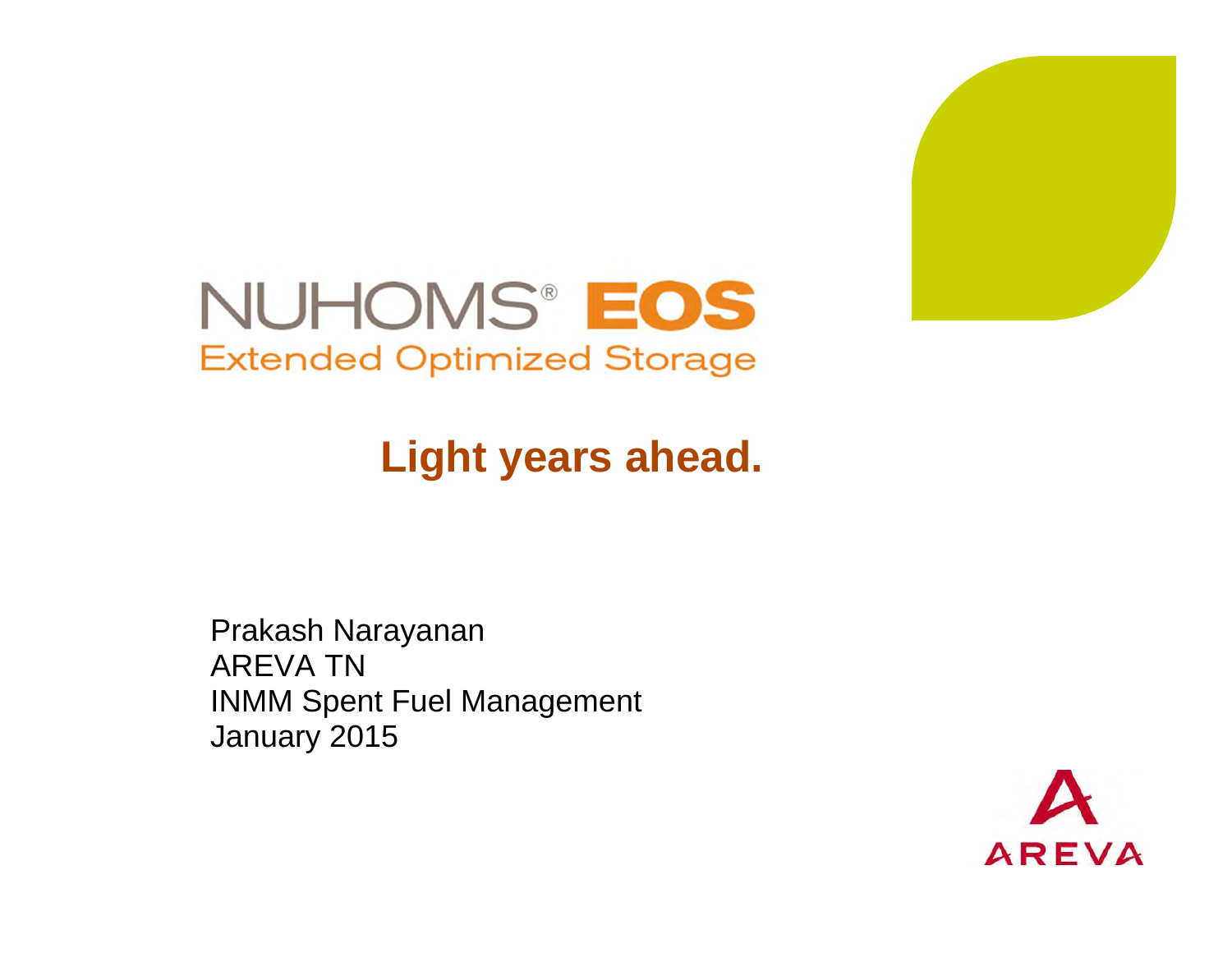

# **AREVA TN AmericasIndustry Leader**

- ◆ Established in 1965 to **transport nuclear materials in the U.S.**
- **AREVA TN manages globally more than 6,000 shipments of radioactive materials every year by road, rail and sea**
- **Dry storage leader since 1985**
- ◆ Acquired high-performance **NUHOMS® horizontal system in 1998**
- ◆ Market leader with more **than 900 systems loaded in the U.S.**





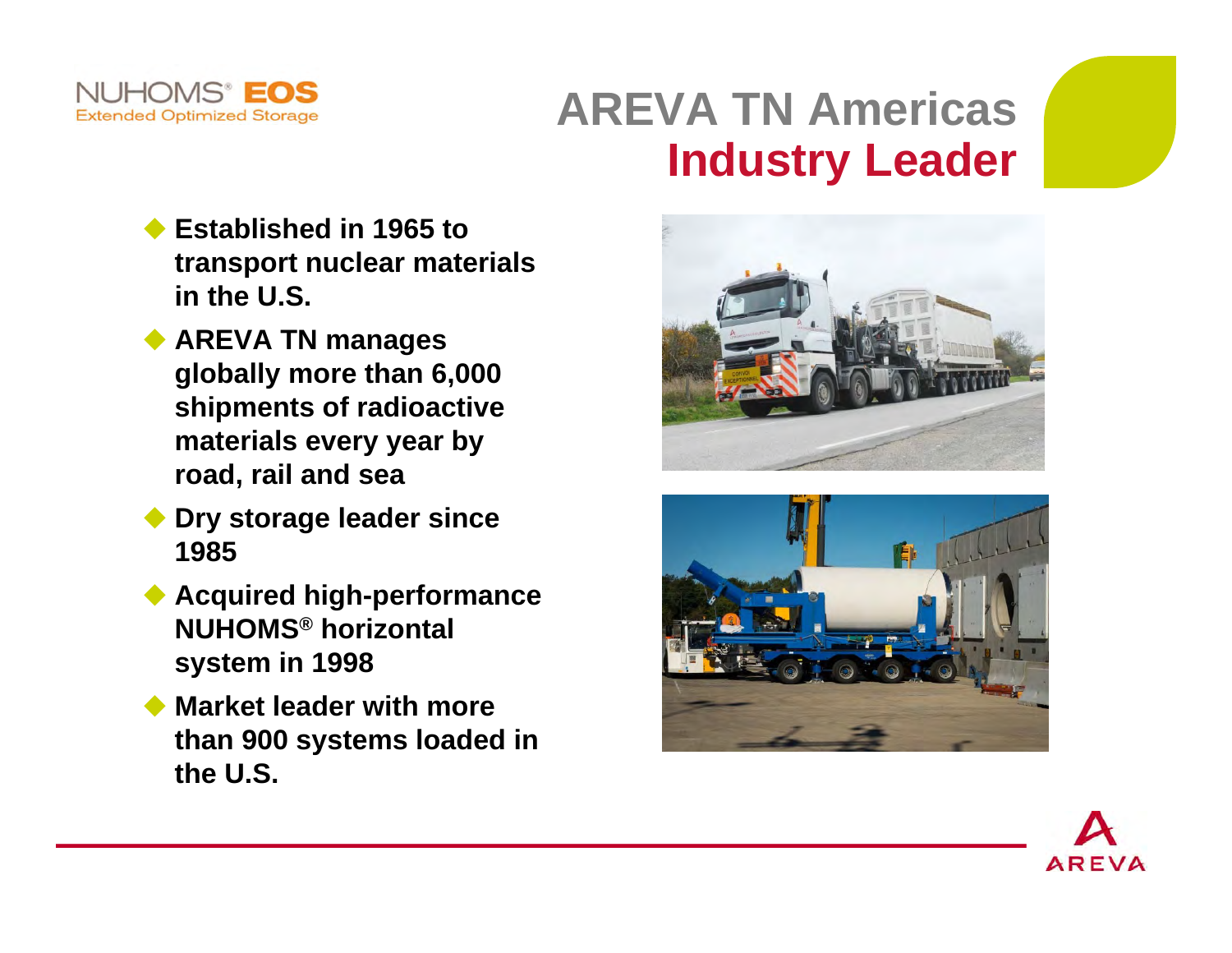



- ▶ The Next Evolution in Dry Storage from **AREVA TN**
- ▶ Result of Significant Innovation in Dry Storage **Technology**
- ▶ High Capacity, High Heat Load BWR and PWR **Systems**
- ▶ Based on Industry-best Safe, Low Risk, High Seismic, **"Tried-and-True" Horizontal Storage Concept**
- ▶ Licensing Application Submitted to NRC December **2014**
- **NUHOMS® EOS Available 2017**

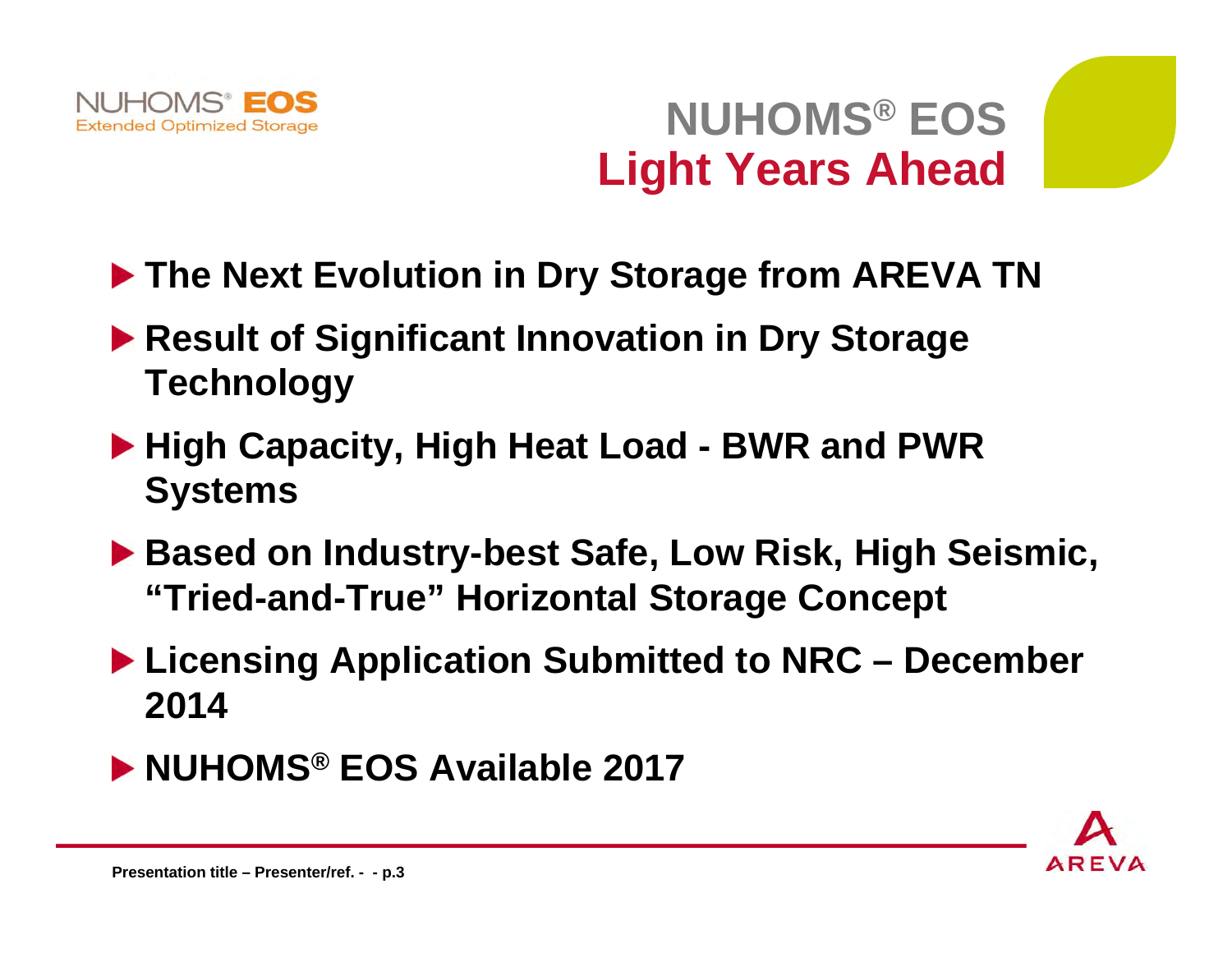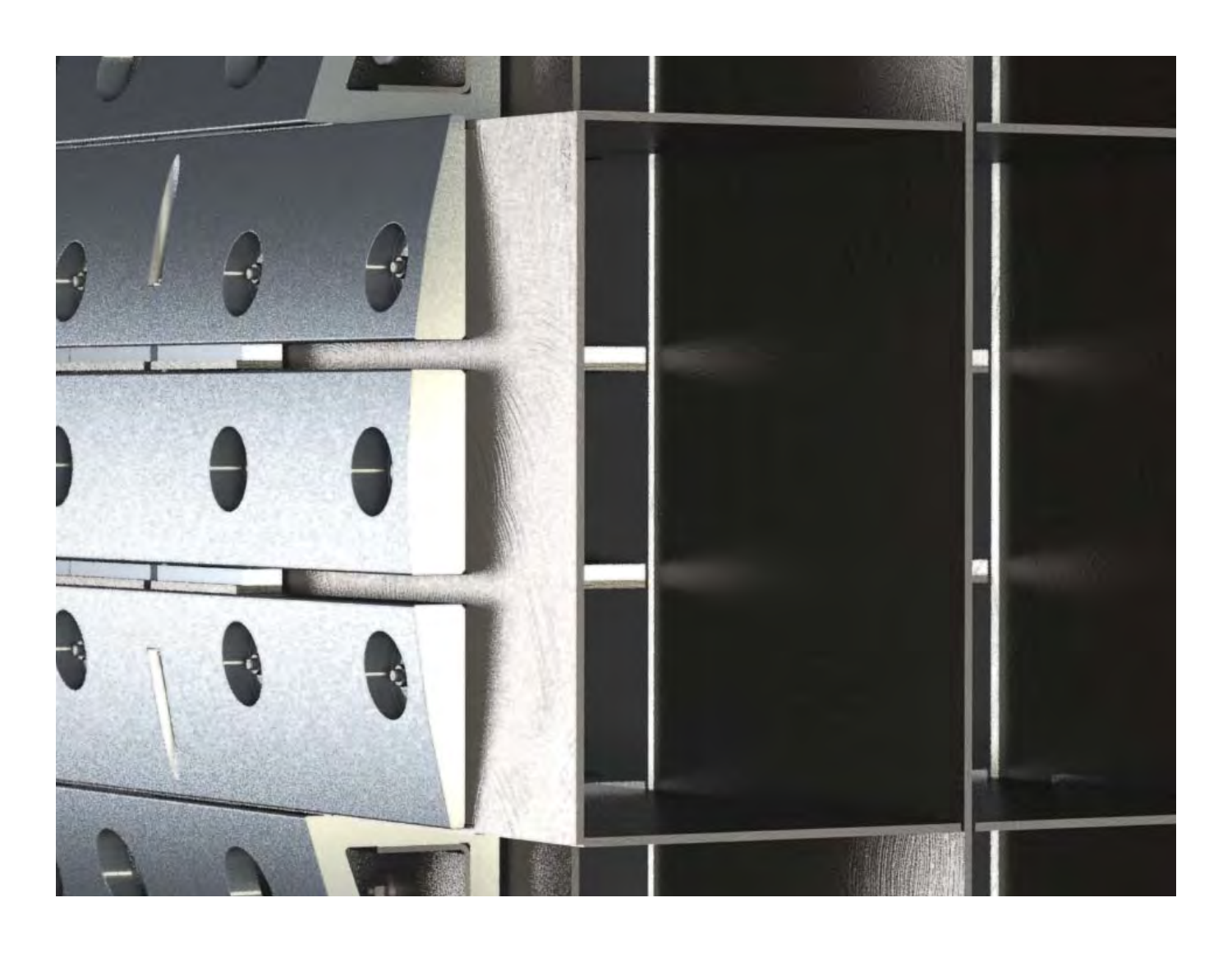



- **Highest capacity and highest heat load in industry**
- **EOS 37PTH for PWR and EOS 89BTH for BWR**
- **Optimized for heat transfer/shielding**
- ▶ Built-in inspection port built for ease of long-term **aging management**
- ▶ Duplex Stainless Steel canister ensures corrosion **proof system for plants in marine environments**
- ▶ Building enclosure for plants located in geographic **areas where physical appearance is important**

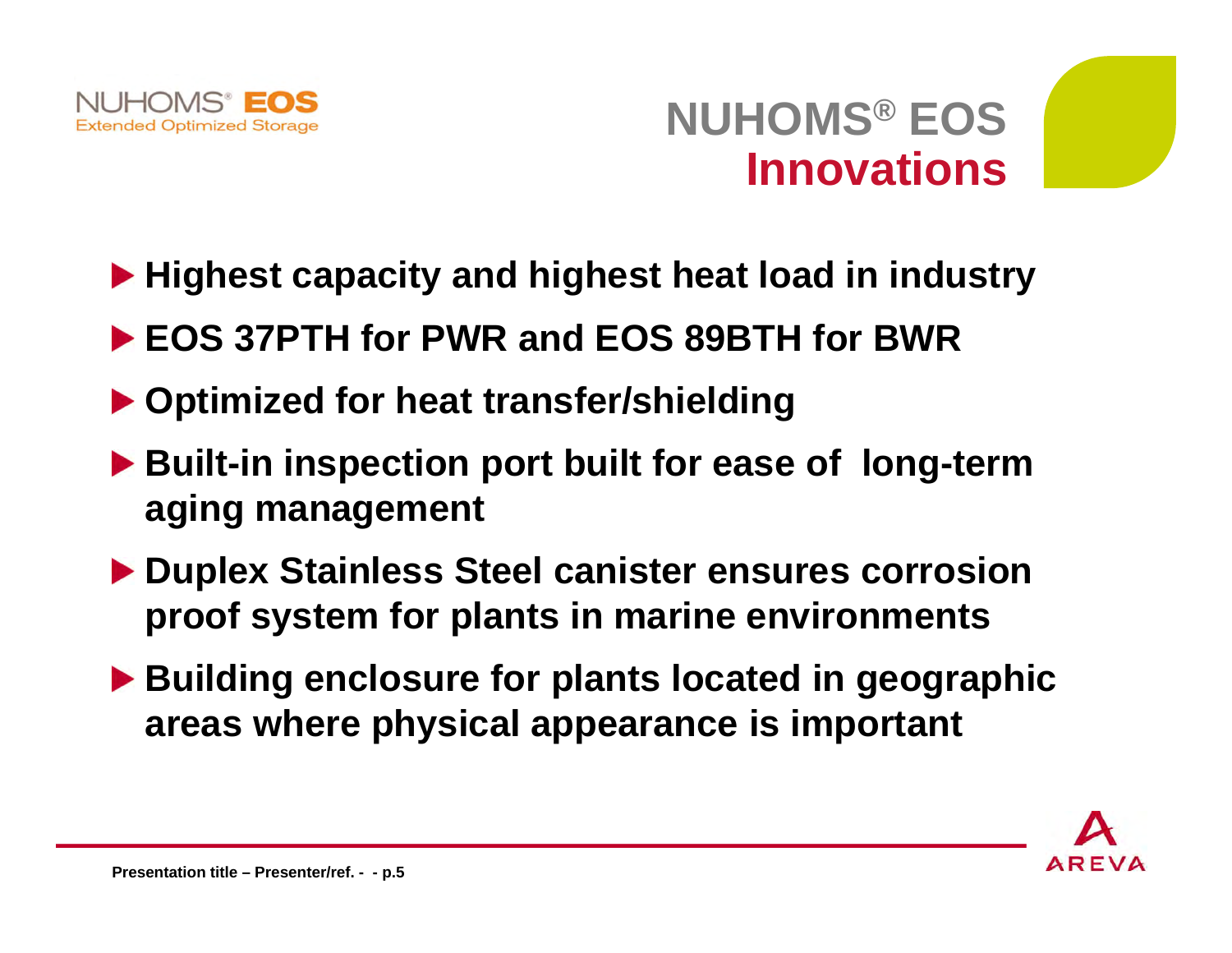



- ▶ Basket Design Streamlined for ease of fabrication
- **Innovative non-welded, high strength low alloy basket**
- **Basket Heat Transfer Uses Conduction and Radiation**
- **Increased Heat Rejection to 50 kW with significant margin to safety**
- **EOS-HSM Airflow Path Optimized to achieve the most efficient heat rejection capability and offer the best shielding performance**

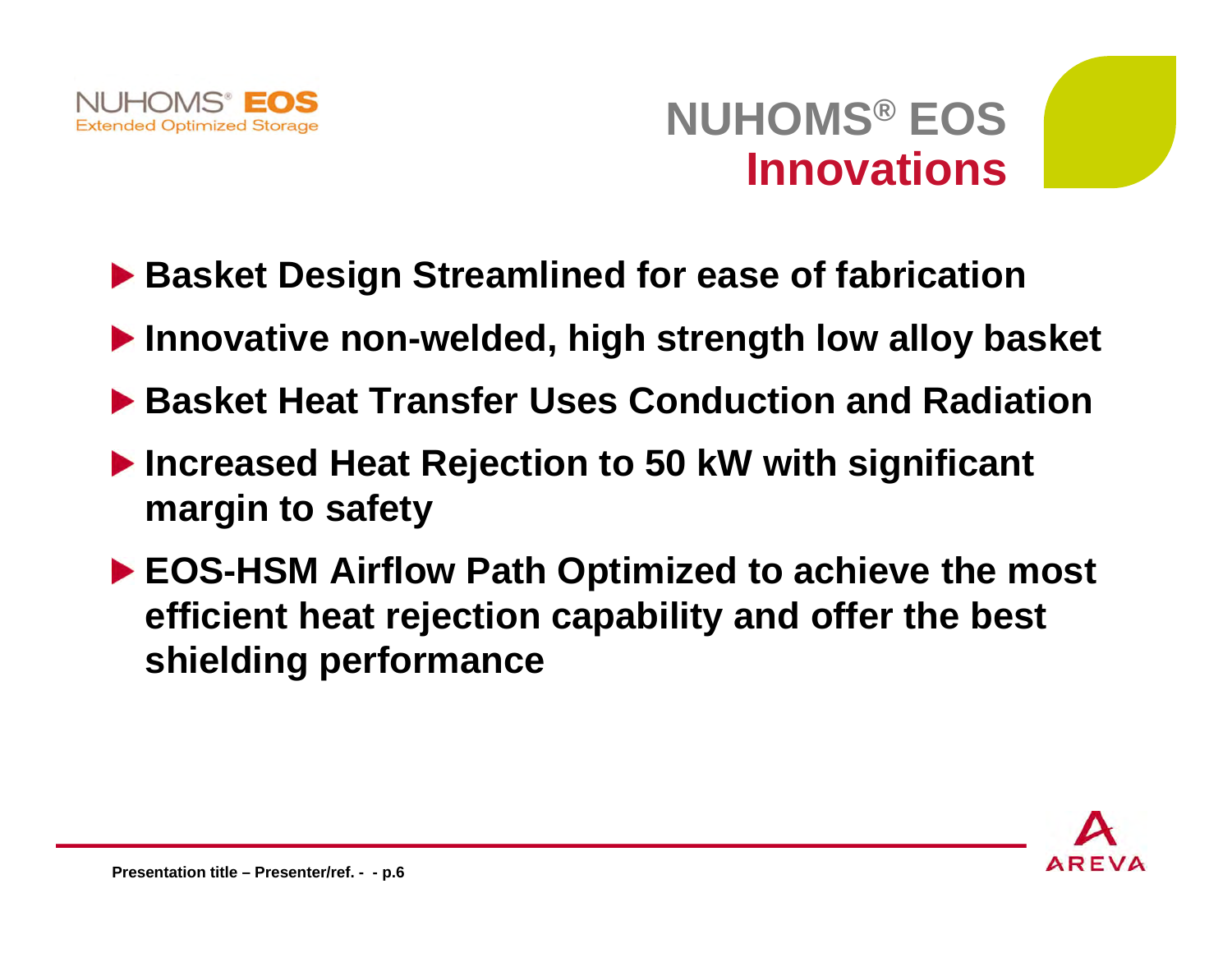

# **NUHOMS® EOS State-of-the-Art Basket Design**



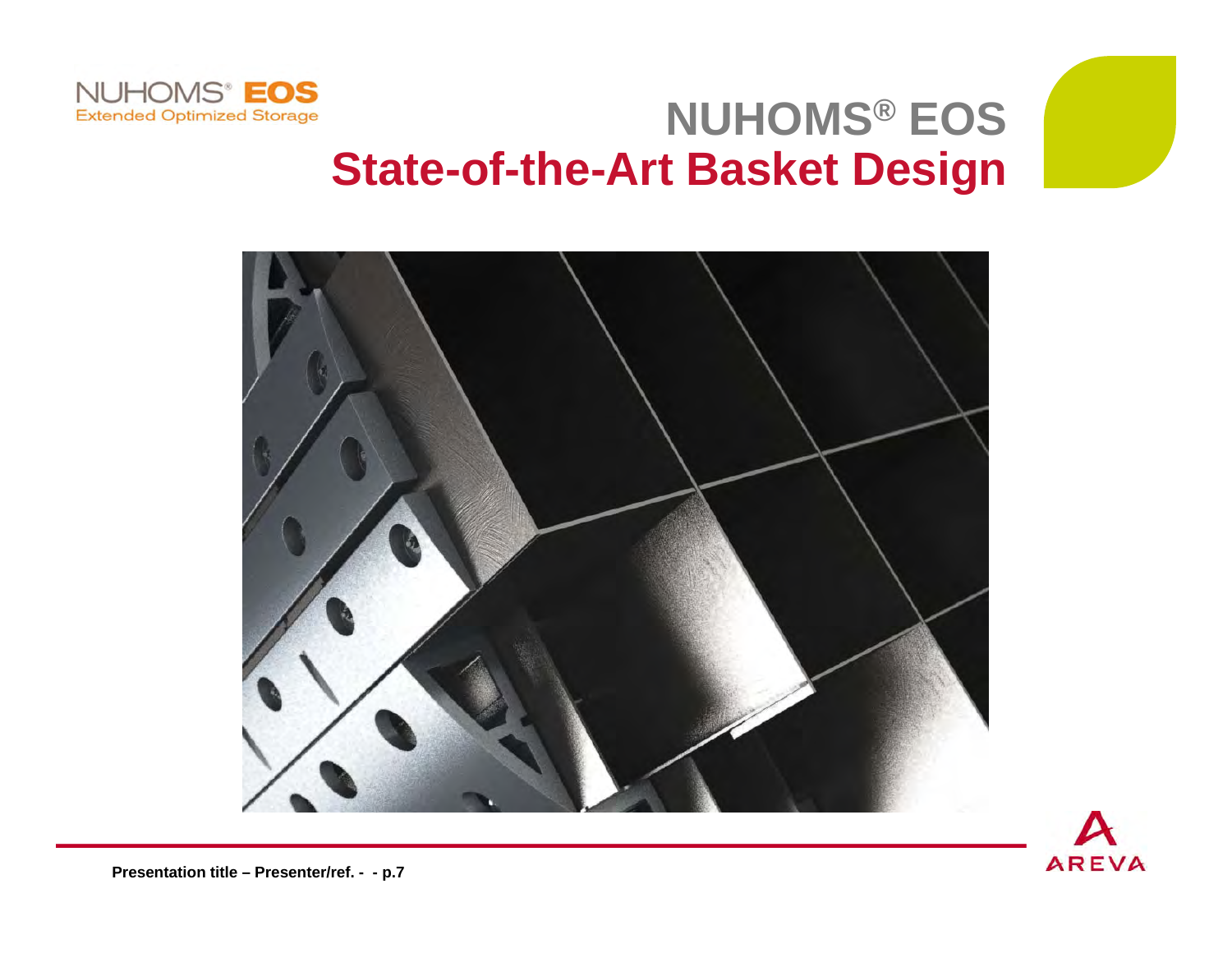

# **NUHOMS® EOS Design Philosophy**

- **"Improve upon the best!"**
- **Above Ground, Horizontal Already Offers Proven Solution for…**
	- **Unparalleled Safety**
	- **Lowest Dose**
	- **Highest Seismic Capability**
	- ◆ Secure Protection from Environmental Hazards
	- **◆ Proven Performance in Terrorist Attack**
	- **Lowest Transfer Risk**
	- **Lowest Plant Life Cost**

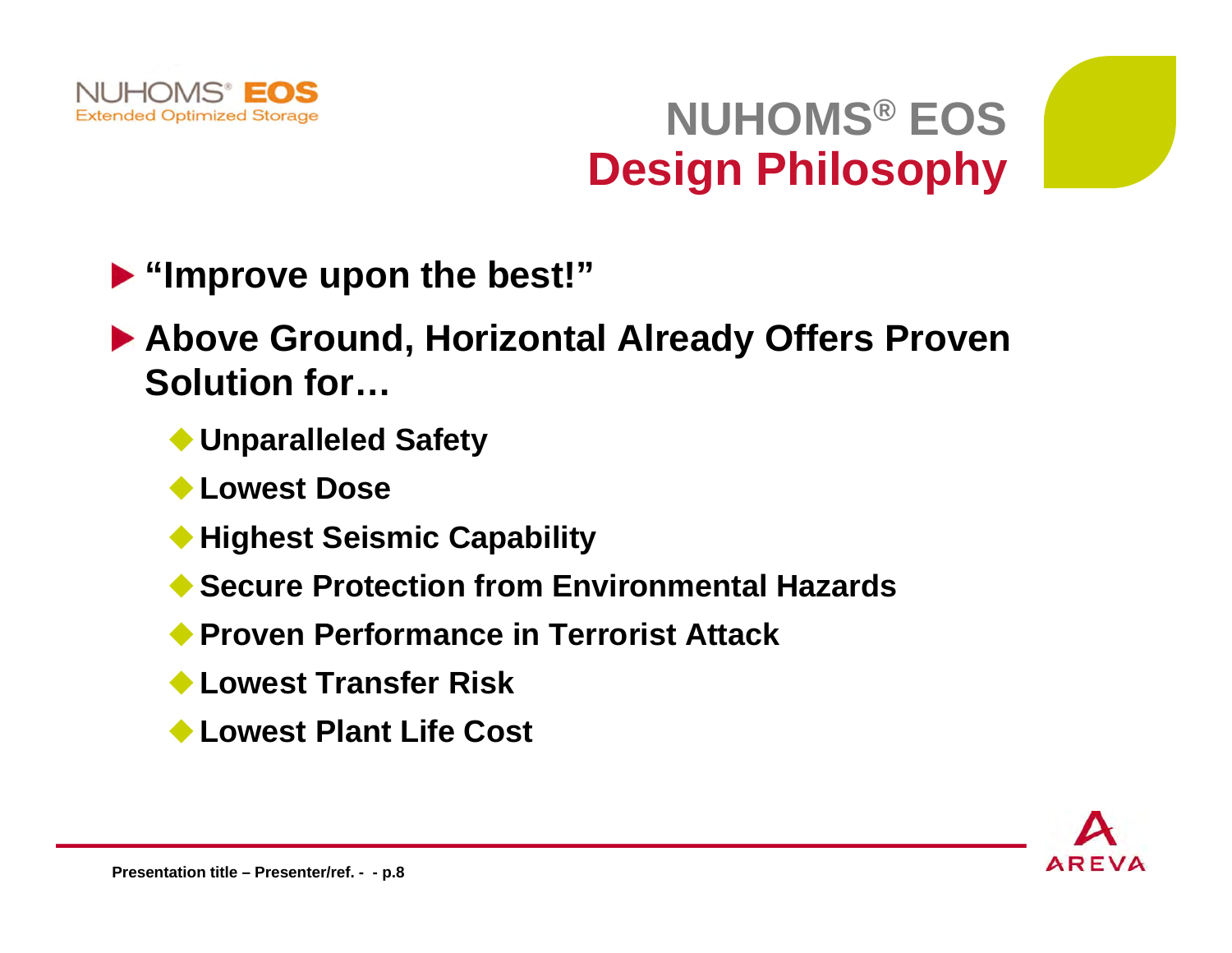

# **NUHOMS® EOS Design Philosophy**

### ▶ Reinforce the NUHOMS<sup>®</sup> Above Ground Horizontal **Advantage…**

- **Easier and cheaper to build**
- **Easier to maintain**
- **Easier to access canisters for future transportation**
- **Low risk and elegant horizontal transfer process**
- $\blacklozenge$ **Side-by-Side single robust structure with the highest seismic capability**
- ♦ **Self-Shielding results in extremely low dose rates**
- $\blacklozenge$ **Immune to effects of flooding, including "smart flood" or "smart wind"**
- ♦ **Ease of operations – Vacuum Drying, DSC Closure and Transfer to HSM**
- ◆ No Site-Specific Licenses or "Licensee Required" Analysis for Operations
- ♦ **Ease of Inspections for Aging Management with NO LIFTS**

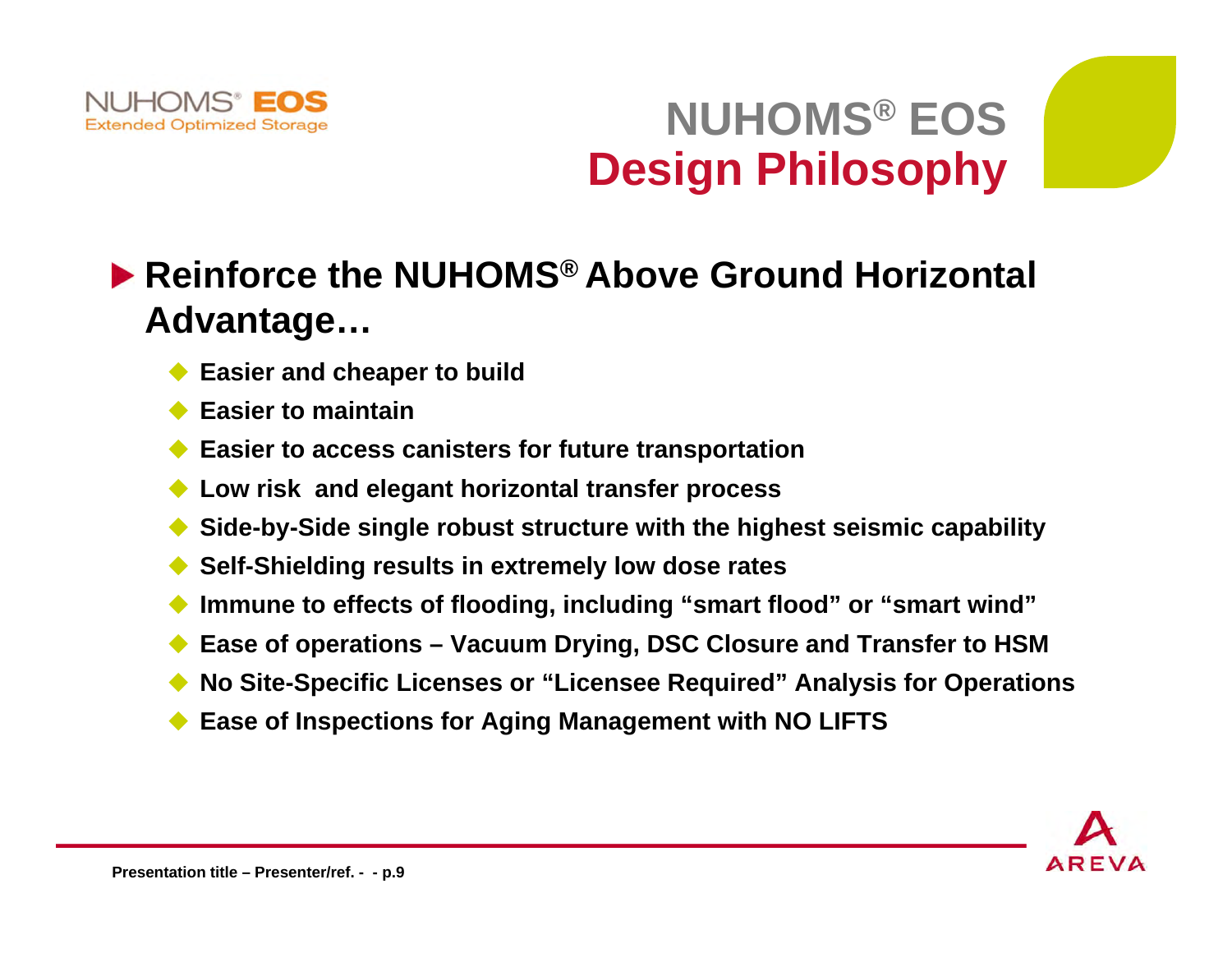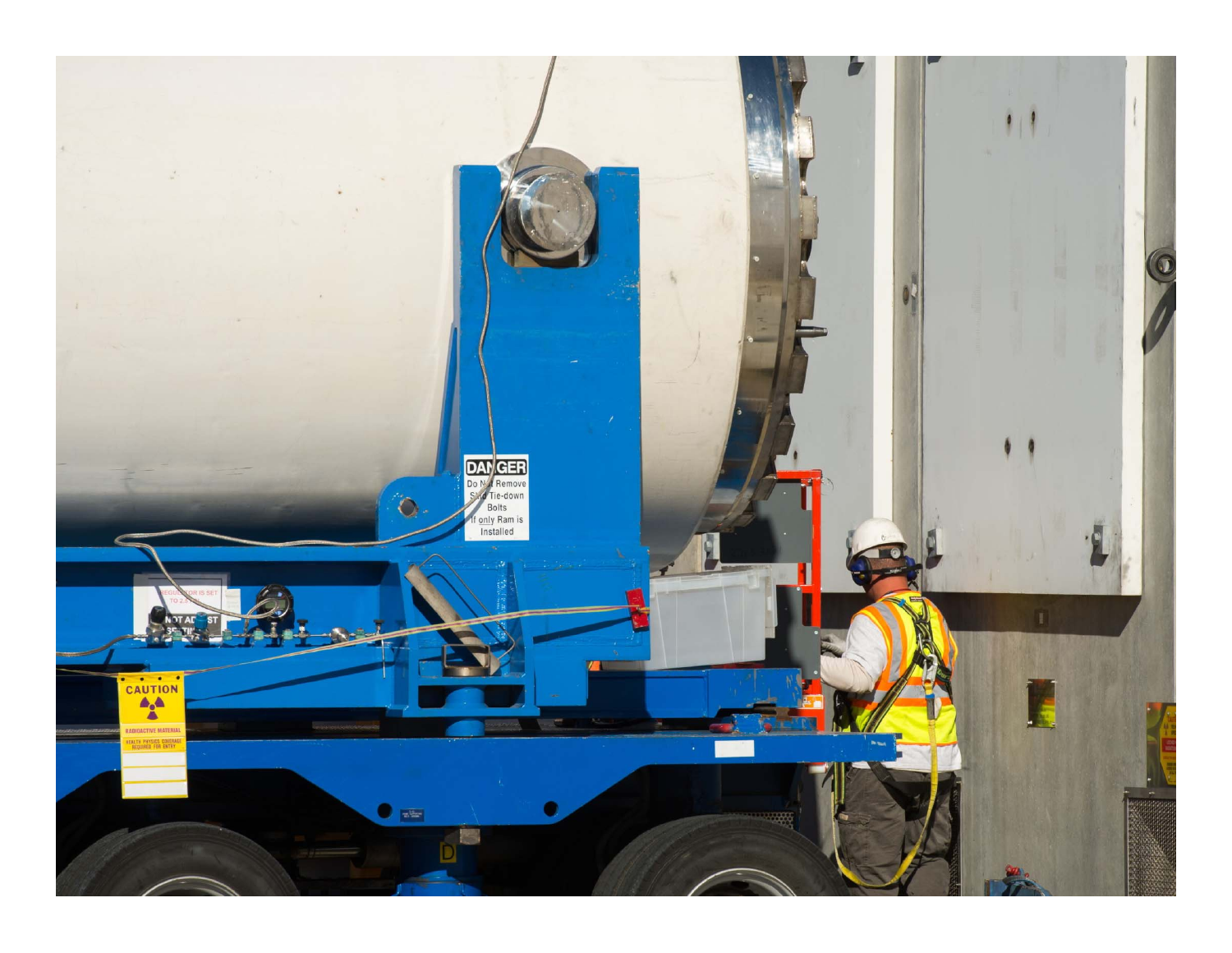

# **NUHOMS® EOS Design Philosophy**

- **Maximize Thermal Margins**
- **Basket Heat Transfer DOES NOT require Internal Convection**
- **Low Helium Backfill Pressure**
- **Fuel Cladding Temperature not affected by Helium within DSC Cavity**
- **Maximize ISFSI Operational Performance**  $\blacktriangleright$ 
	- $\blacklozenge$ **Ease of DSC insertion and withdrawal**
	- ◆ NO LIFTING of a Loaded DSC
	- ◆ Same Footprint as existing HSM-H Design
	- ◆ No change to DSC heat removal Air Flow Paths
	- ♦ **Still Free Standing and compatible with existing HSM arrays**

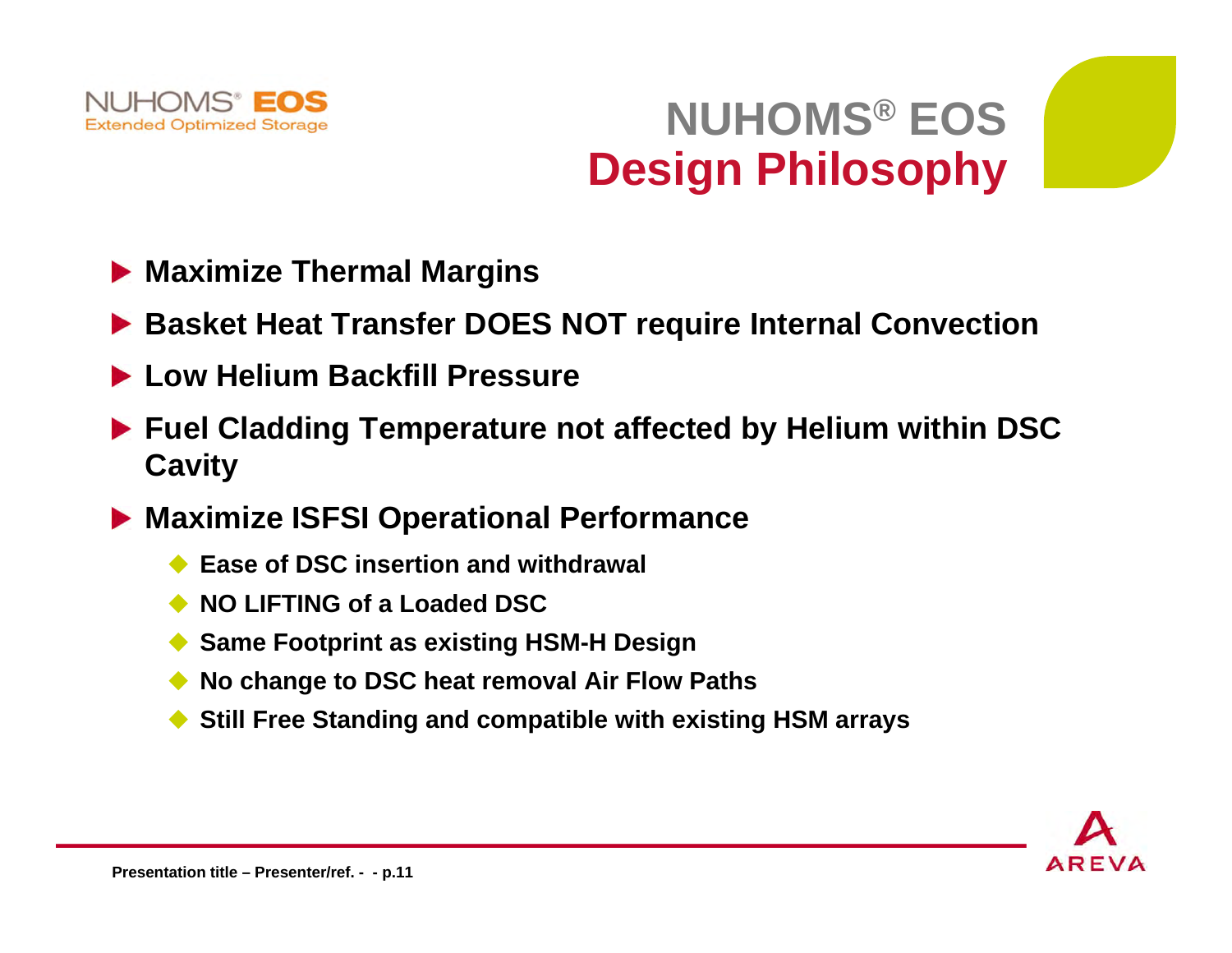

# **NUHOMS® EOS 37PTH and EOS 89BTH**

### **NUHOMS® EOS 37PTH System**

- **37 PWR Fuel Assemblies**
- ♦ **Maximum Planar Average Initial Enrichment – 5.00 wt. % U-235**
- $\blacklozenge$ **Maximum Assembly Average Burnup – 62 GWD/MTU**
- ♦ **Minimum Cooling Time – 3 Years**
- **Variable Fuel Assembly Length**

#### **NUHOMS® EOS 89BTH System**

- ♦ **89 BWR Fuel Assemblies**
- ♦ **Maximum Planar Average Initial Enrichment – 4.80 wt. % U-235**
- ♦ **Maximum Assembly Average Burnup – 62 GWD/MTU**
- $\blacklozenge$ **Minimum Cooling Time – 3 Years**
- **Variable Fuel Assembly Length**

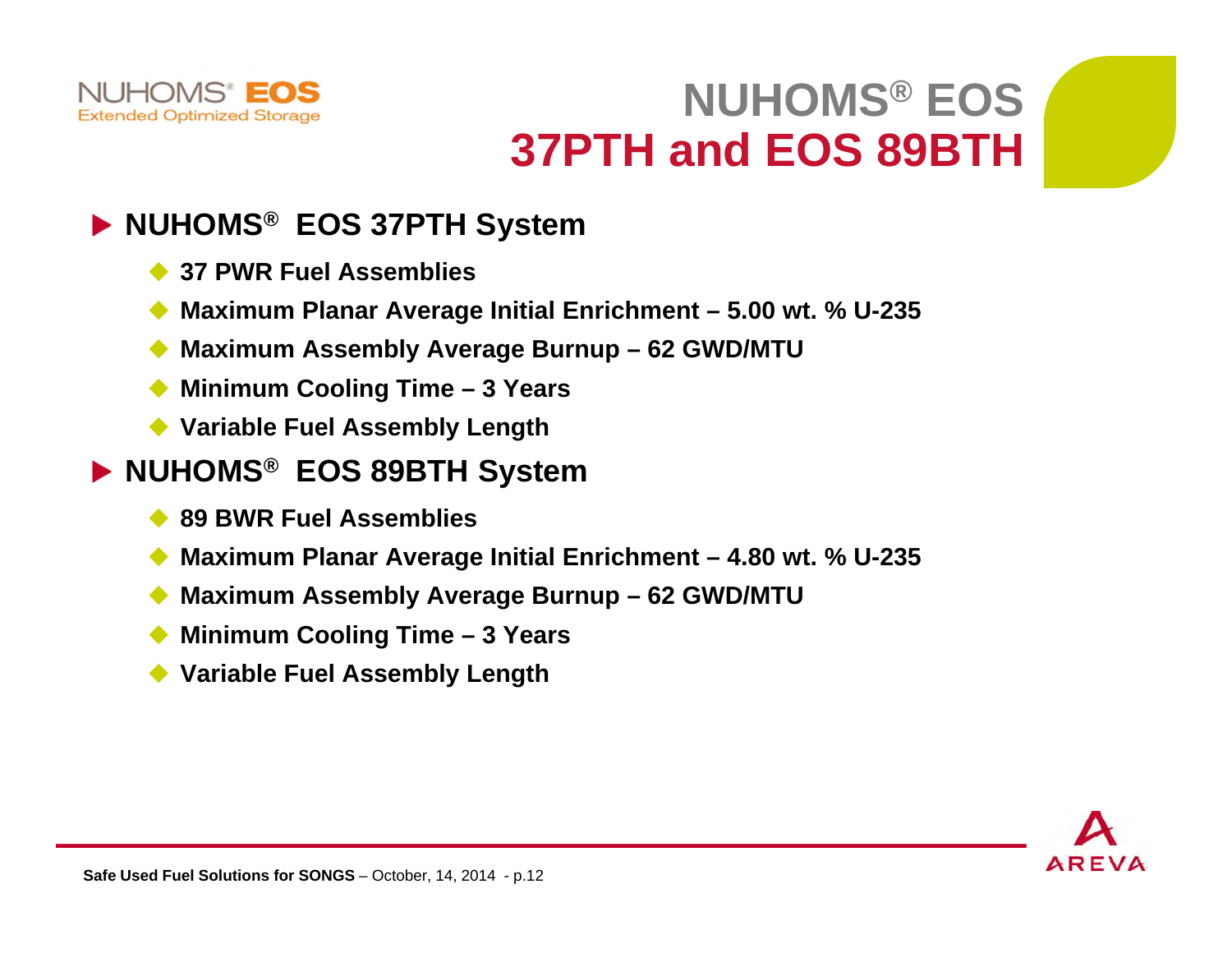

### **NUHOMS® EOS Horizontal Storage Module**

- ▶ Thick reinforced concrete No gap between modules = maximum **shielding**
- **Large Height Difference between inlet and outlet air vents**
- **Enhanced flood performance**
- **Robust seismic capability**  $\blacktriangleright$
- **Ease of horizontal retrieval of DSC from HSM**
- **Low risk … no reverse "stack up"**

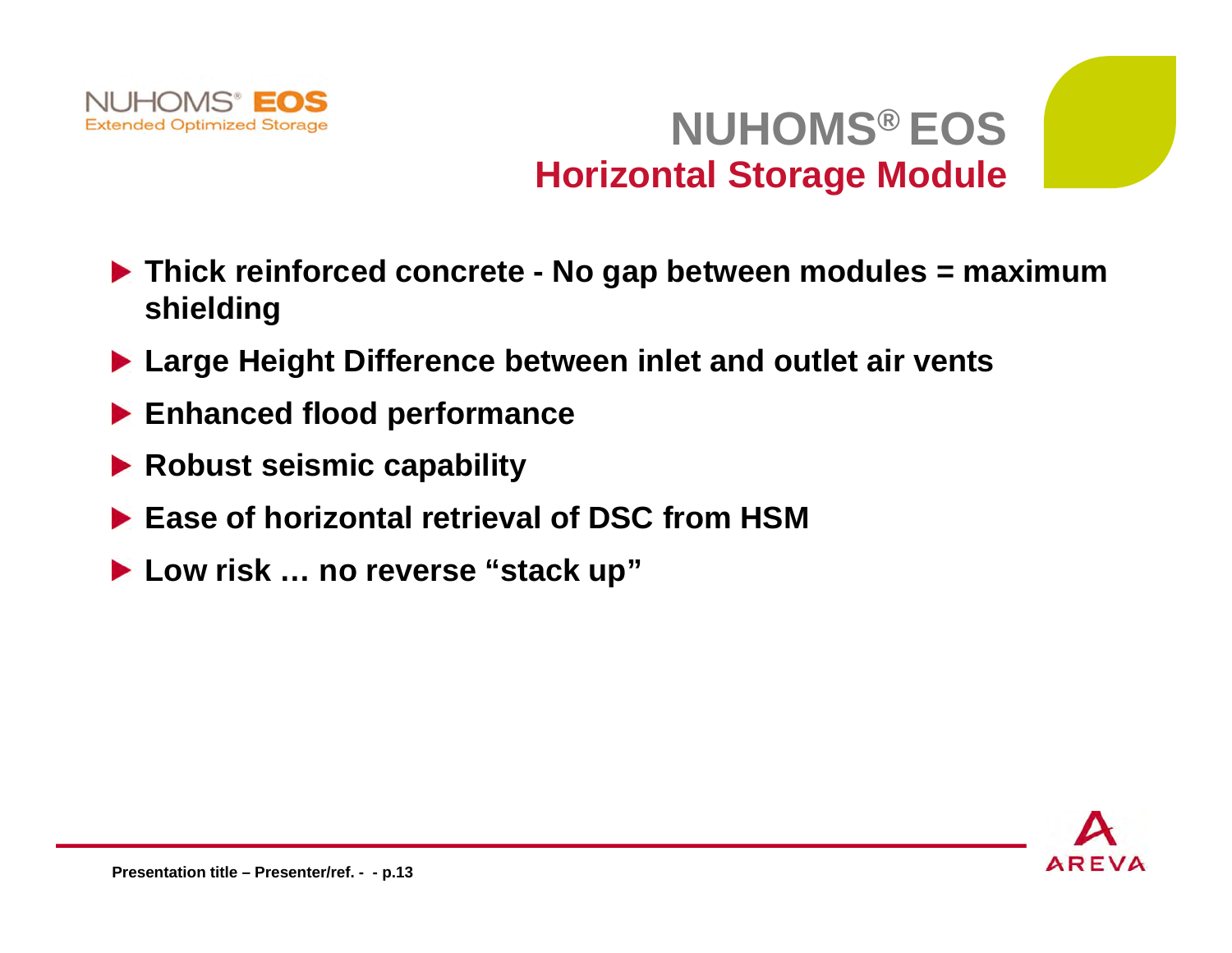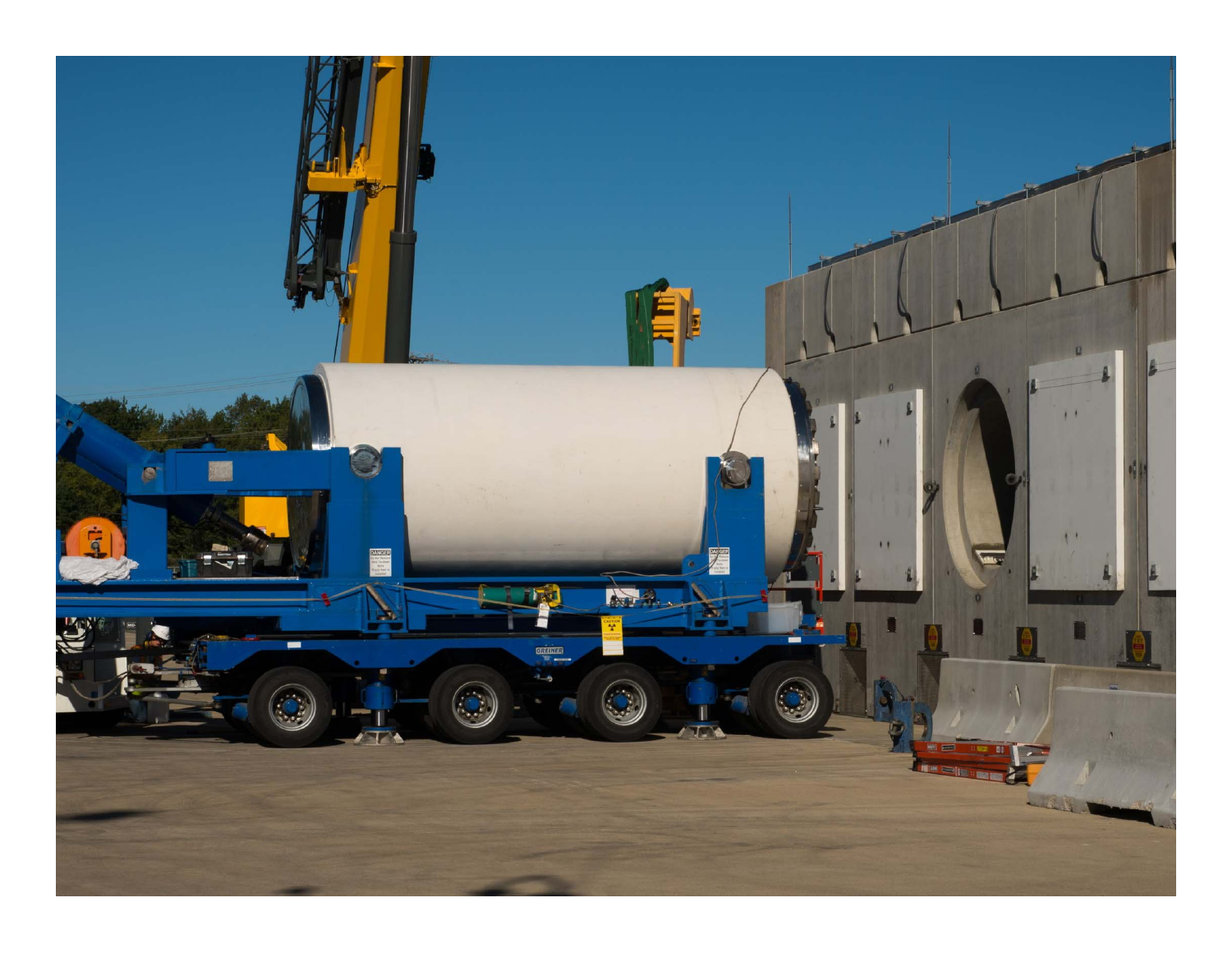

# **Aging Management Plan NUHOMS® Inspection**

### **Inspections**

- ◆ NUHOMS<sup>®</sup> EOS horizontal storage modules have built-in inspection port
- **Above ground system allows for ease of inspection of 100% of canisters**

### **Non-Destructive Examination (NDE) Tools**

- **NDE techniques include high resolution cameras, surface deposit sampling, eddy current inspection**
- ◆ Established NDE techniques used to inspect canisters with **implementation tool well into development**

#### **Above ground, horizontal system allows for:**

- **Simple retrieval for inspection**
- **Ease of retrieval for shipment off site**
- ♦ **Ease of accessibility in case of need for cleaning or repair**

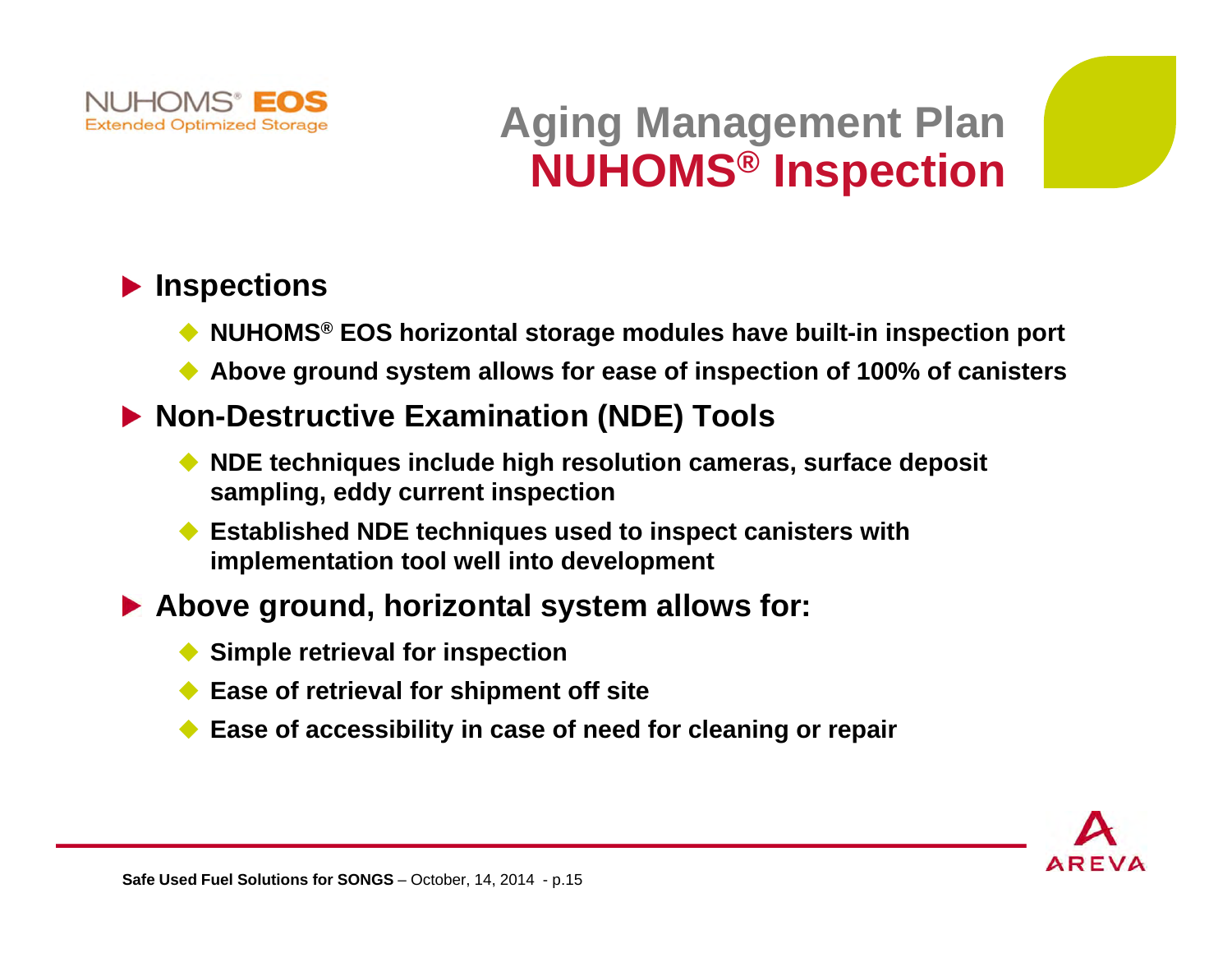



### **NUHOMS® EOS Canister in Duplex Stainless Steel**

- ♦ **Withstands 80+ years in aggressive corrosive environments**
- ♦ **Not susceptible to stress corrosion cracking in chloride environments**
- $\blacklozenge$ **Highly resistant to localized and general corrosion**
- ♦ **Exceptional heat transfer capabilities**
- ♦ **Exceptional mechanical strength and energy absorption**
- **Used in other AREVA Nuclear Waste Applications**
	- ♦ **TRUPACT-III Transportation Package Containment Boundary**
	- ♦ **High Integrity Radioactive Waste Containers**
- **Will Perform for 80+ years in aggressive corrosive environments**

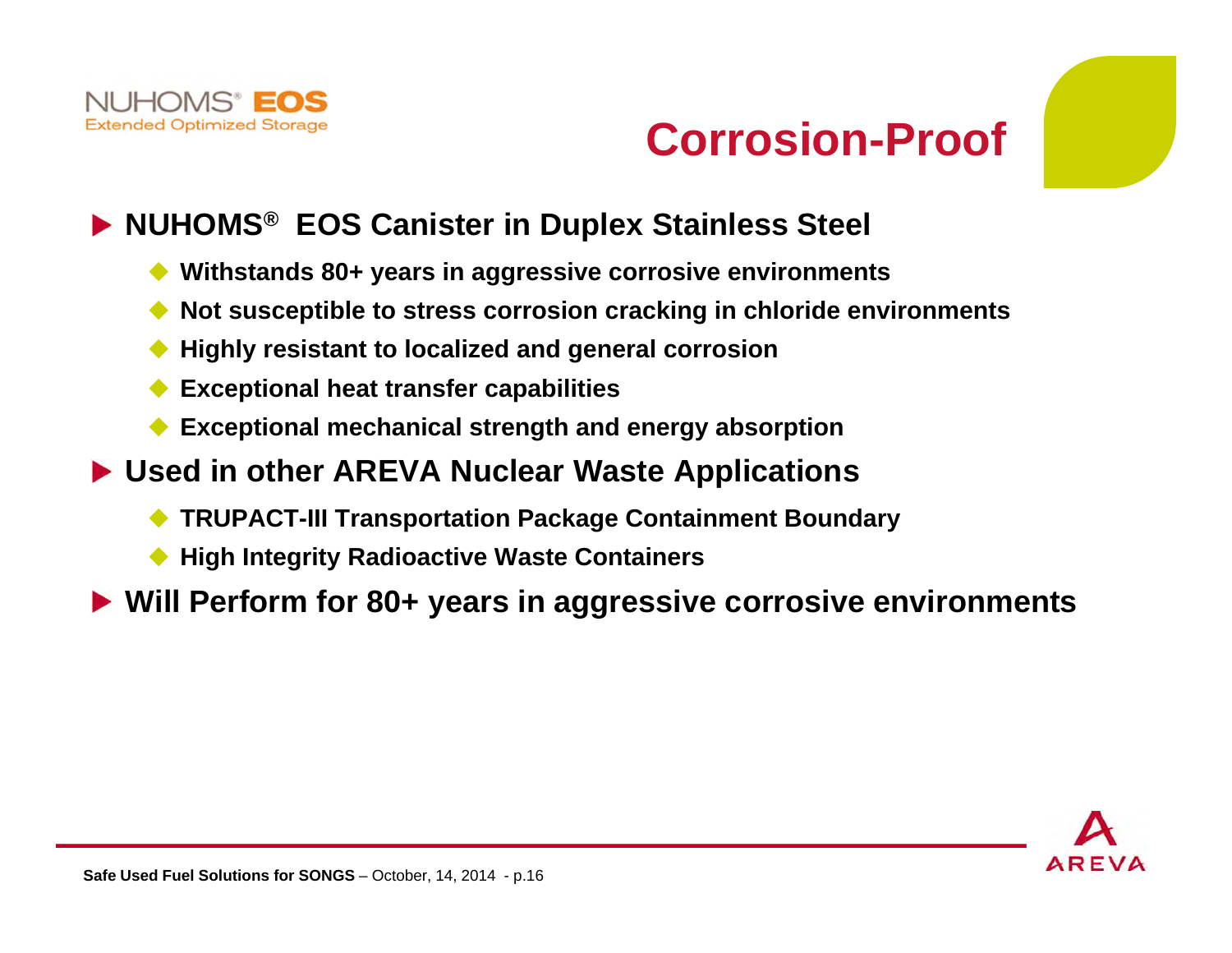



### **NUHOMS® EOS** builds on a state-of-the-art and proven system with **innovations that prepare for the future…**

- **Unparalleled safety and low dose performance**
- **Lowest risk and dose in canister loading and transfer**
- **Highest seismic capability**
- ◆ High capacity
- **High-strength alloy materials with enhanced thermal performance … 50kW**
- **Innovative non-welded design**
- **Streamlined fabrication process**
- ◆ Corrosion-proof duplex stainless steel for plants in marine environments
- $\blacklozenge$ **Built-in inspection port for Aging Management**
- ◆ Building enclosure for plants located in areas where appearance is important

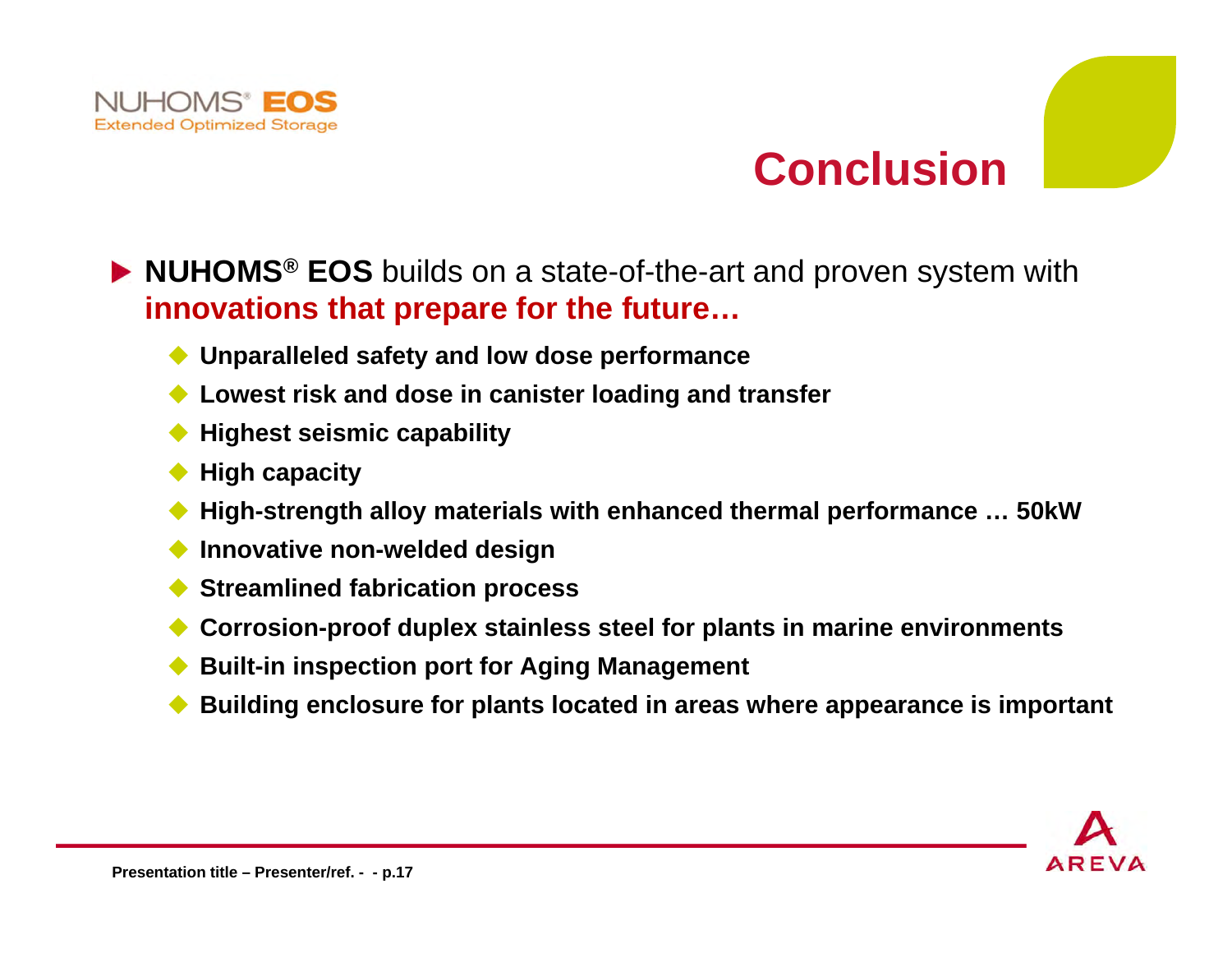